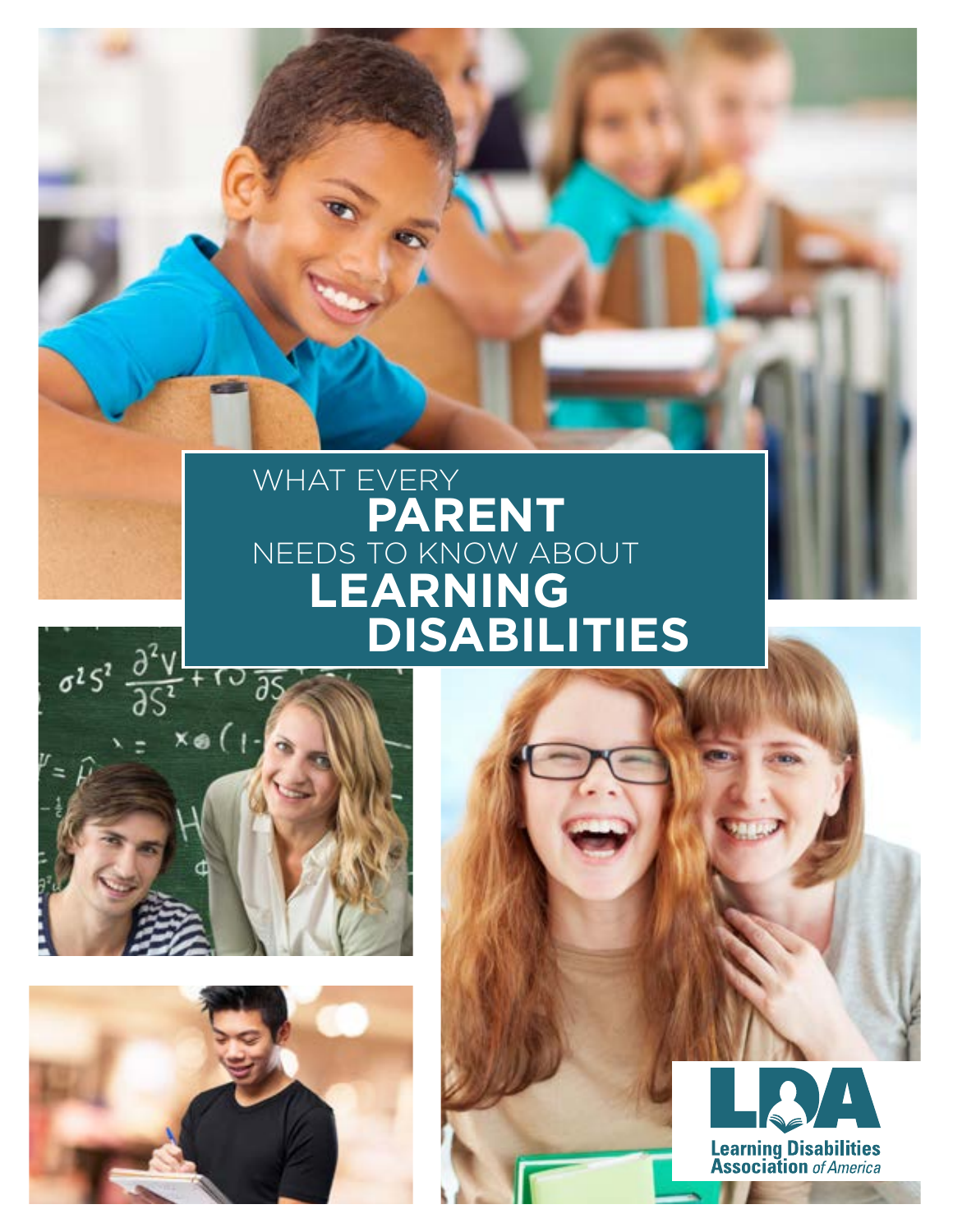# **WELCOME!**

The Learning Disabilities Association of America (LDA) is the oldest organization to serve the learning disability community. Starting with a core of volunteers agreeing to become its nucleus, the Association for Children with Learning Disabilities (ACLD) was created and incorporated in January, 1964. The organization was conceived as a group driven by parents and adults with learning disabilities, and the bylaws and structure of the organization -- now known as the Learning Disabilities Association of America (LDA) -- clearly reflect the consumer driven position and philosophy.

LDA's mission has always been to create opportunities for success for all individuals affected by learning disabilities and to reduce the incidence of learning disabilities in future generations. With a board of directors, professional advisory board, 18 committees, state and local affiliates and a small national staff LDA seeks to accomplish its mission by:

#### **Promoting Prevention**

We believe that the number of individuals affected by learning disabilities can be reduced with an effective, comprehensive prevention plan. We encourage research that seeks to identify the causes of learning disabilities and disseminate research findings which could lead to the reduction of the incidence of learning disabilities.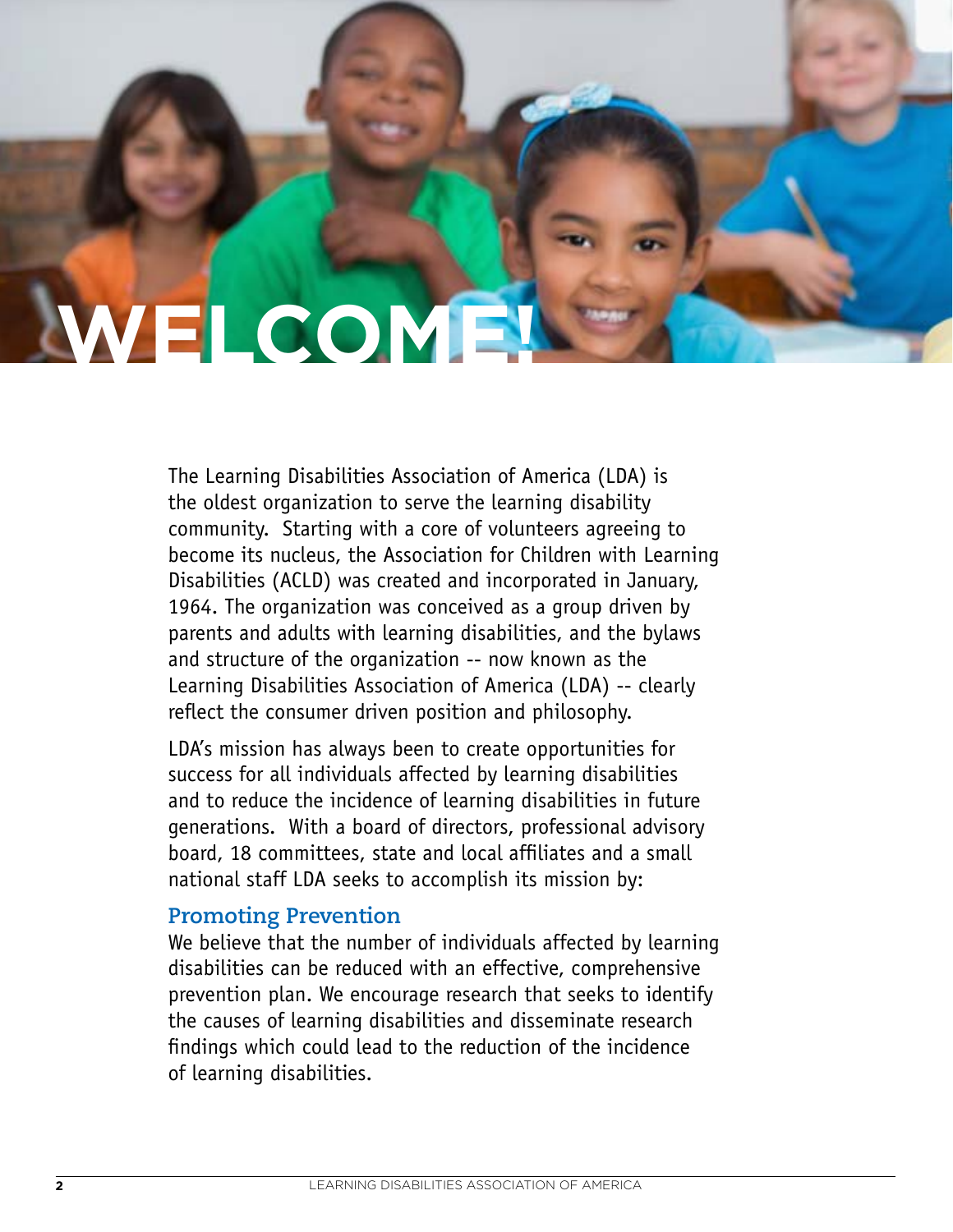

### **PARENT Fostering Research in Best Practices**

rostering Research in best riactices<br>We encourage ongoing research efforts into recognition, **LEARNING DISPONSITE STARKS**<br>assessment and intervention strategies throw<br>lifespan. We monitor and disseminate these<br>Encouraging Identification assessment and intervention strategies throughout the lifespan. We monitor and disseminate these research findings.

#### **Encouraging Identification**

Too many people go through life unidentified. We advocate for early identification, which increases the possibility of successful intervention. We will continue to advocate for access to identification throughout the lifespan.

#### **Supporting Intervention**

We strongly support best practice interventions for individuals with learning disabilities throughout the lifespan.

#### **Protecting Rights**

We are committed to advocating for and protecting the rights of all individuals with learning disabilities. This includes legislative advocacy for laws to improve and preserve the rights of all individuals as well as individual advocacy.

Thank you for joining the thousands of individuals who dedicate their resources to helping the millions of children and adults with learning disabilities. Want to get involved? Contact us at info@ldaamerica.org.

#### **Together we can make a difference!**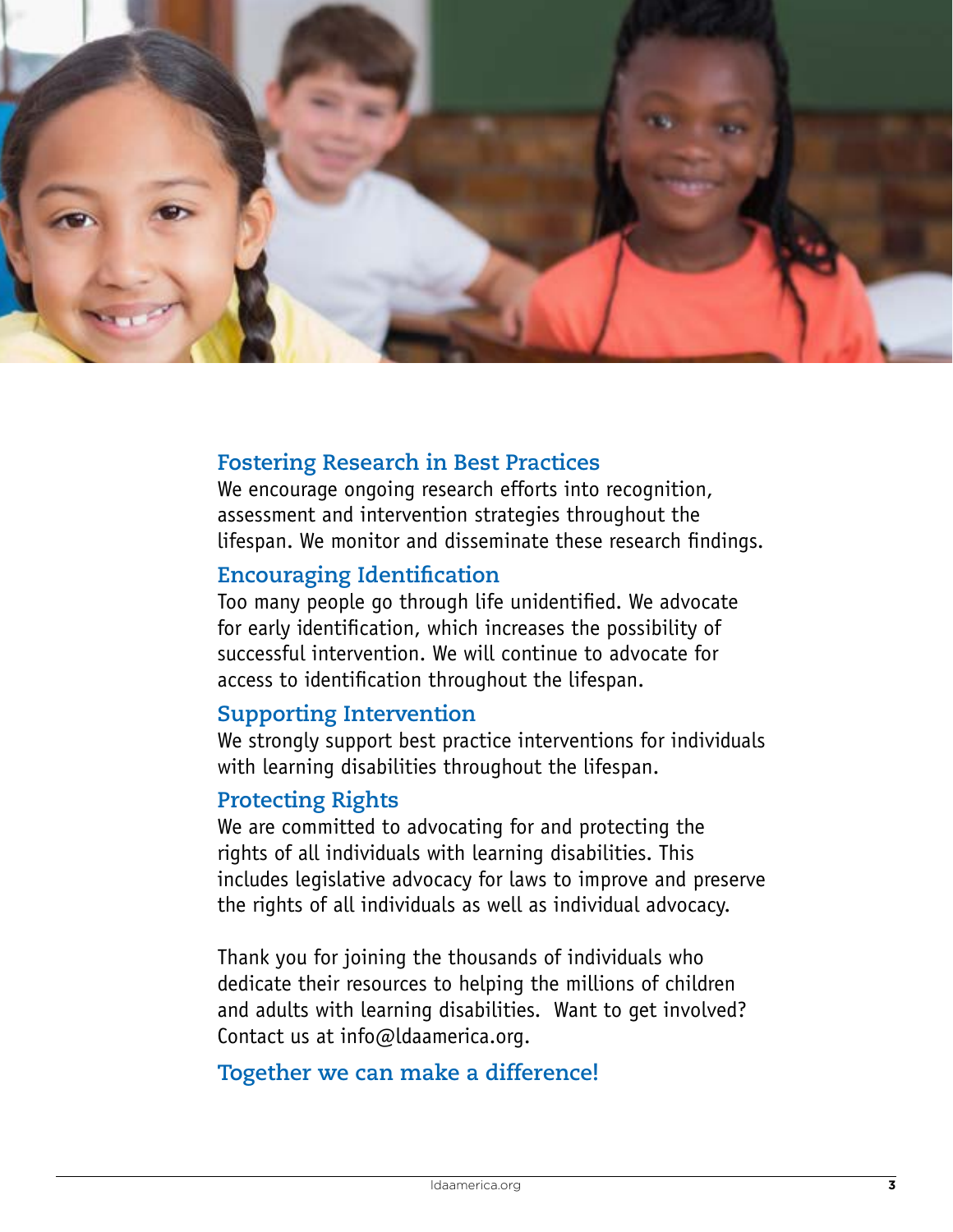**earning disabilities are neurologically based processing problems** that result **From a difference in the way a person's brain is wired.**<br> **Letter on a difference in the way a person's brain is wired.** Individuals with learning disabilities may have difficulty reading, writing, spelling, reasoning, or recalling and/or organizing information without

*Individuals with learning disabilities are of average or above average intelligence.* 

specific guidance individually tailored to their deficits and/or needs.





*Many well- known individuals have struggled and overcome their own learning disabilities. These include: Albert Einstein, Walt Disney, Henry Winkler, Cher, Kiera Knightley, Daniel Radcliffe, and Whoopi Goldberg.*

#### **BASIC FACTS ABOUT LEARNING DISABILITIES**

**15% of the population in the U.S.** or 1 in 7 individuals has some type of a learning disability.

According to the National Institute of Health, as many as **80% of students with learning disabilities have reading difficulties**.

**Learning disabilities should not be confused with learning problems which are the result of other disabilities** such as autism, intellectual disabilities, deafness, blindness, behavioral/emotional disorders, or of environmental, cultural or economic disadvantages.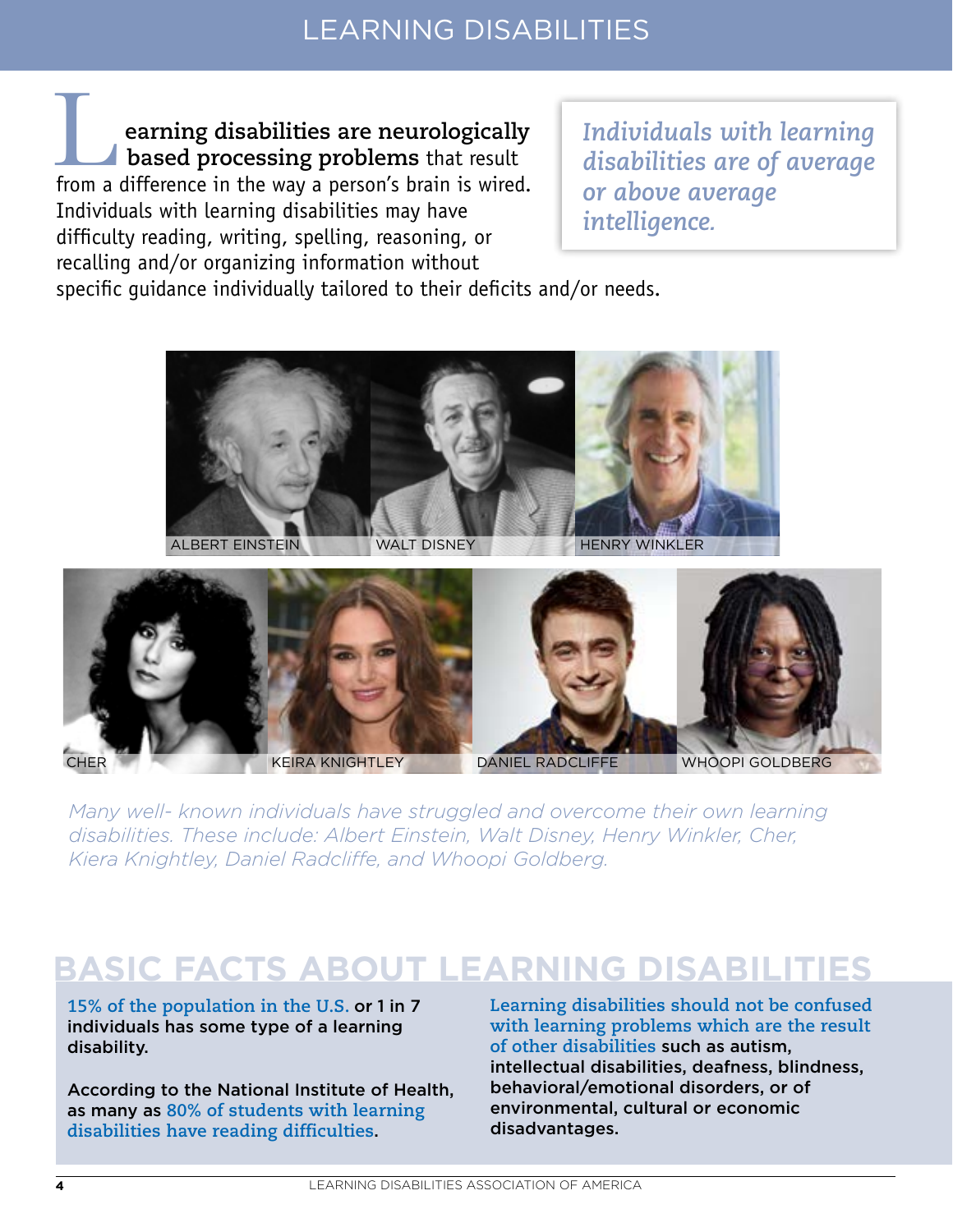**earning disabilities is an "umbrella" term** describing a number of other, more specific learning disabilities including: **Auditory Processing Disorder (APD)** is a condition that adversely affects how sound that travels unimpeded through the ear is processed or interpreted by the brain. Individuals with APD do not recognize subtle differences between sounds in words, even when the sounds are loud and clear enough to be heard. L

**Dyscalculia** affects a person's ability to understand numbers and learn math facts.

**Dysgraphia** affects a person's handwriting ability and fine motor skills.

**Dyslexia** affects reading and related language-based processing skills.

**Language Processing Disorder** is a specific type of Auditory Processing Disorder (APD) in which there is difficulty attaching meaning to sound groups that form words, sentences and stories and relates to the processing of language.

**Non-Verbal Learning Disabilities** is a disorder which is usually characterized by a significant discrepancy between higher verbal skills and weaker motor, visual-spatial and social skills.

#### **Visual Perceptual/Visual Motor Deficit**

is a disorder that affects the understanding of information that a person sees, or the ability to draw or copy.

To learn more, [click here](https://ldaamerica.org/support/new-to-ld/#defining).

#### **LD FACTS**

**Learning disabilities are often accompanied by attention disorders** such as ADHD but the two disorders are not the same.

**75% - 80% of special education students identified as LD** have their basic deficits in language and reading\*\*\*

**2.4 million students are diagnosed with specific learning disabilities** (SLD) and receive services under IDEA. This represents 41% of all students receiving special education services.\*

**It is common to find learning disabilities** in other family members.



*Parents can help children with learning disabilities achieve success by encouraging their strengths, knowing their weaknesses, understanding the educational system, working with professionals and learning about strategies for dealing with specific difficulties.*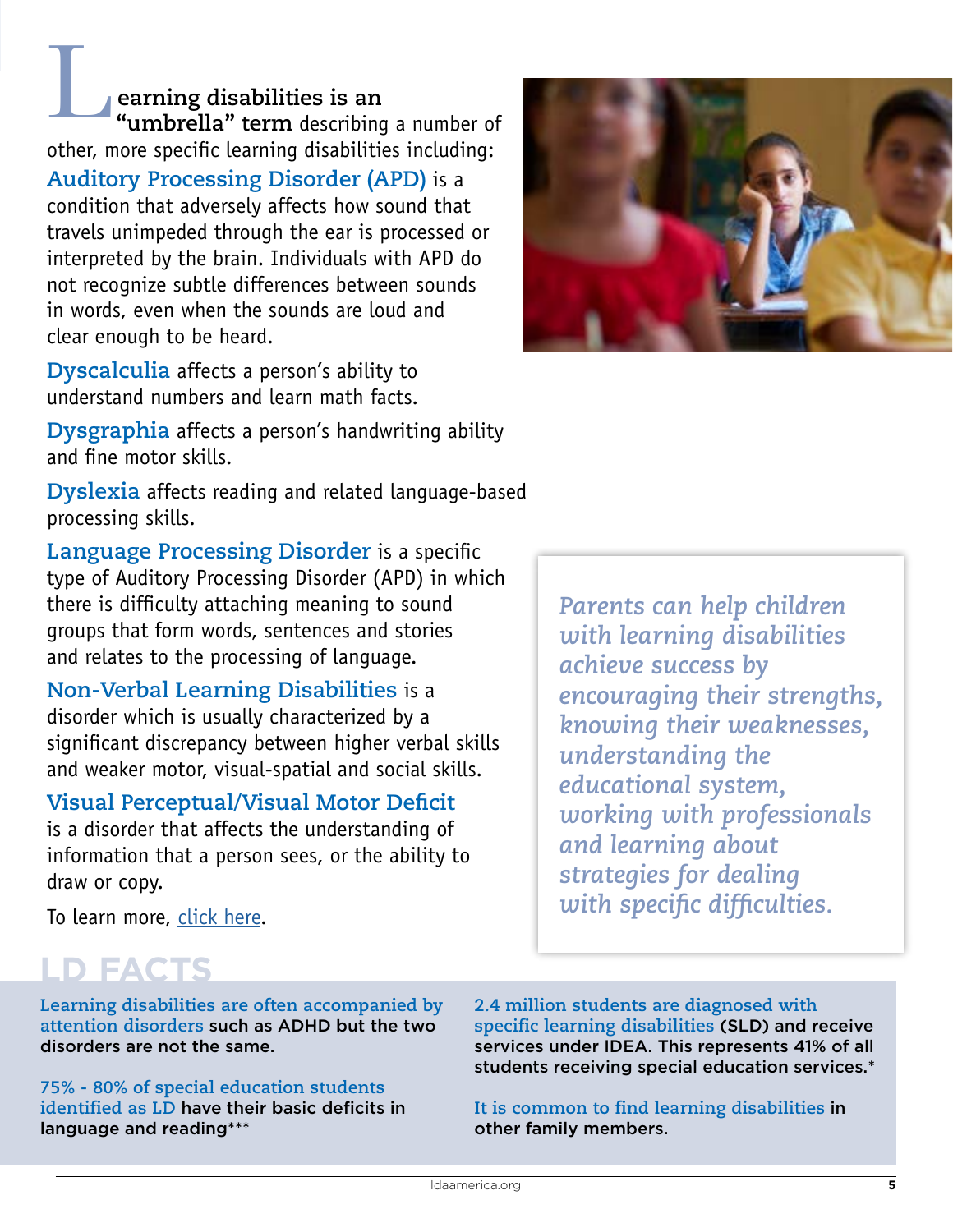#### DIAGNOSING LEARNING DISABILITIES AS STUDENTS ADVANCE IN GRADES

**Some learning disabilities can be detected in the early school years, but others may not be diagnosed until the teenage years when academic content and processing becomes more demanding.** 

# **Early Childhood**

 **ommunication delays in the early childhood years** may cause **Communication delays in the early childhood years** may cause parents to question if their child has a learning problem because of difficulty with:

- speech, or slow language development.
- understanding what is being said; this is detected when children answer simple questions with incorrect answers, despite knowing the answer.
- following one-step simple directions, such as,"Please get your shoes."
- following commonly used routines without reminders.

#### **Communication delays may affect a child's**

**social interactions**, for example if they have difficulty in play:

- entering play routines other children have initiated, like "playing house"
- seeking out peers to play with if they consistently mispronounce words or
- struggle to find the right word to engage in play.

**Poor coordination and slow fine motor development** may be seen in a young preschooler with a learning disability. They may struggle using:

- scissors,
- buttoning
- zipping clothes
- coloring or drawing lines.



*Learning disabilities cannot be cured or fixed but instead are a lifelong issue.* 

To learn more about learning disabilities in Early Childhood, click [here](https://ldaamerica.org/category/early-childhood/early-childhood-for-parents/).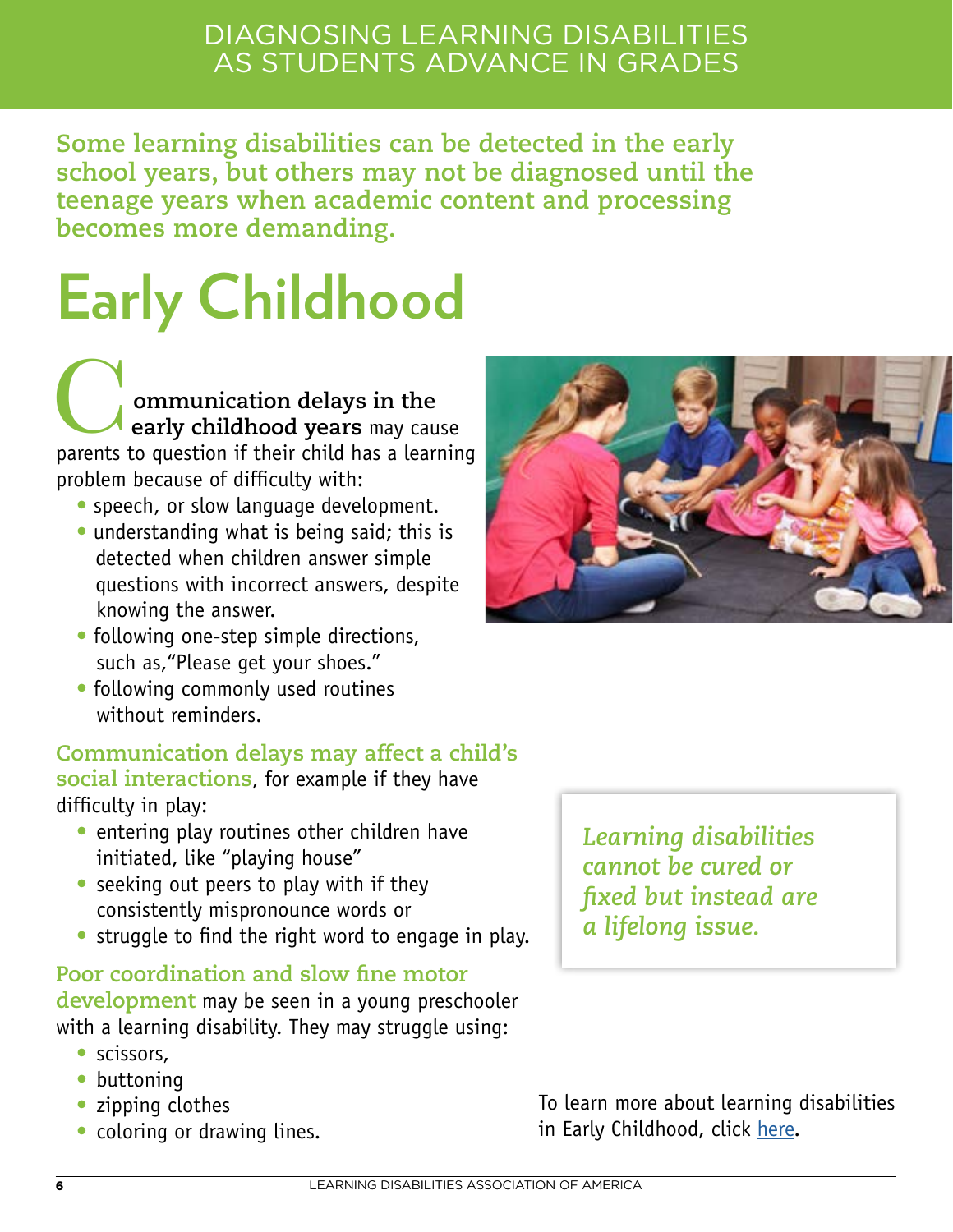## **Elementary School**

 **cademic demands increase** as a child enters elementary school. With cademic demands increase as a<br>
child enters elementary school. With<br>
increase in academic demands, more signs of a potential learning disability can be seen.

**Factual rote knowledge,** like reading commonly used sight words, may be difficult for a child with a learning disability to remember and/ or retrieve. Multi-step direction may also be hard to remember. This forgetfulness may be seen in organizational tasks, as well, such as losing or forgetting homework materials and/or not handing in these materials to the teacher.

**Organizational difficulty** can be seen in how they keep track of materials, such as notebooks, binders, and papers. It can also be seen when a child has difficulty planning out steps to complete projects, especially long-term projects, such as book reports, or science fair projects.

**Structured organized thoughts** are required as a child advances in grades that require more writing and projects. Learning and using basic spelling and grammar rules and doing more complicated math calculations will be required.

To learn more about learning disabilities in Elementary School, click [here.](https://ldaamerica.org/first-steps-for-parents-when-school-problems-are-observed/

)



*There often appears to be a gap between the individual's potential and their actual achievement. The individual looks perfectly "normal" and appears to be a very bright and intelligent person, yet may be unable to demonstrate the same skill level in comparison with age level peers.* 

#### **SIGNS TO WATCH OUT FOR IN THE ELEMENTARY GRADES**

- Trouble learning the alphabet
- Numbers, colors, shapes, and/or days of the week
- Difficulty learning letter sounds
- Difficulty writing letters or numbers
- Difficulty reading words
- Difficulty coming up with words that rhyme
- Problems remembering familiar sight words.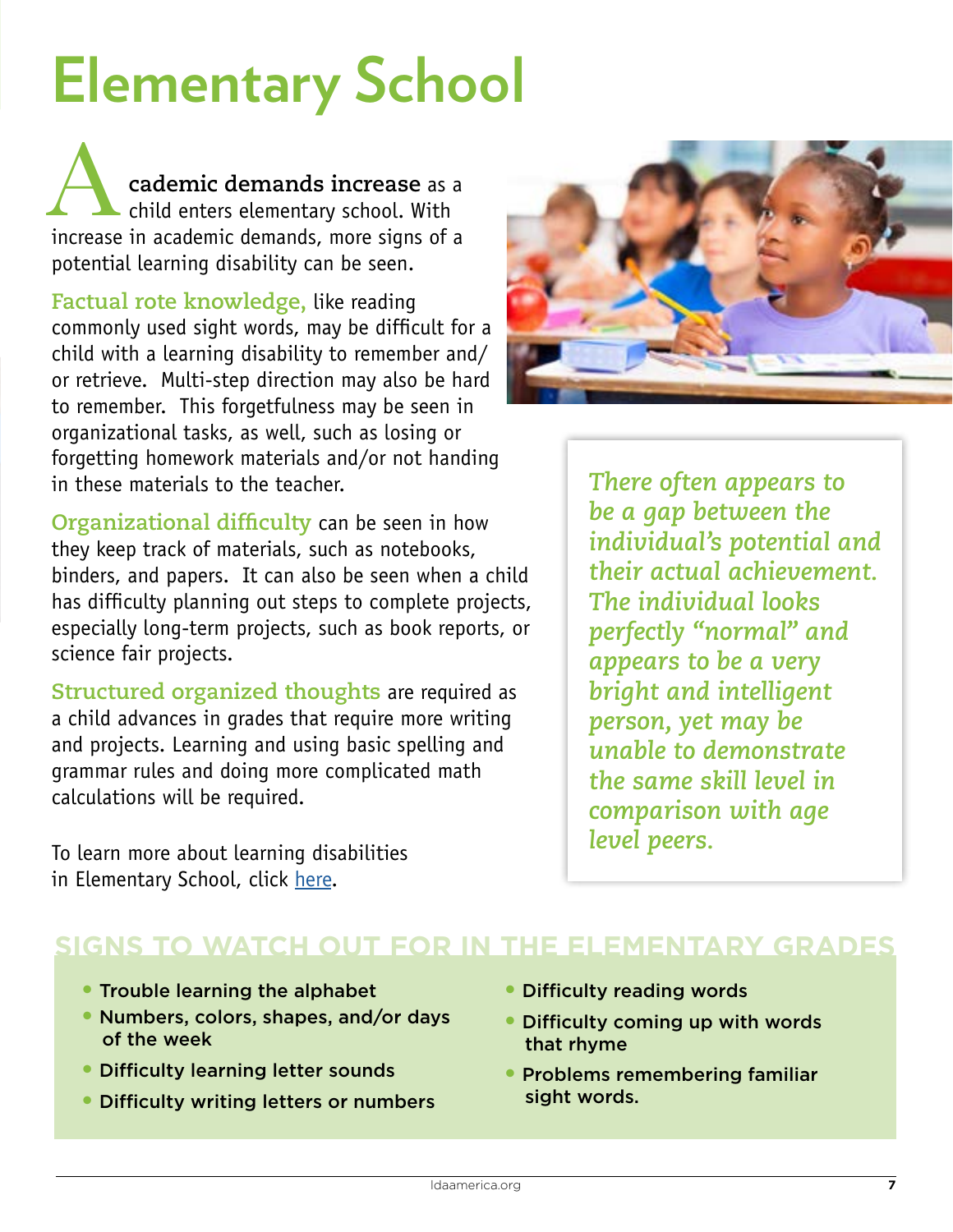### **Middle and High School**

 dvanced grades also gravitate towards more oral instruction, dvanced grades also gravitate<br>towards more oral instruction,<br>through lectures or multi-step directions. The increased use of verbal language may present processing difficulty for a child.

- Following classroom discussion and expressing related thoughts aloud in a cohesive manner can be a daunting task.
- Open-ended test questions and problem solving both require multiple areas of the brain, which can cause difficulty.

#### **Watch for shutdown tendencies**

Students with learning disabilities in advanced grades may begin to show shutdown tendencies., For example, they may proclaim to hate reading, writing, or math to avoid calling attention to their learning difficulties.

Students having learning issues may begin to act out behaviorally to draw attention to class-clown tendencies instead of their struggles with academic content or organizational techniques.

These poor organizational skills may be noticed in the home environment. Children may have trouble remembering appointments they have made or fail to pass on messages. Struggles with homework assignments may relate to difficulty either remembering or retrieving the information learned in class that day.

In general, throughout the grades parents may notice that their child takes longer than their peers to learn key concepts or certain skills associated with a specific subject matter.

*With the right support or intervention, individuals with learning disabilities can succeed in school and go on to have very successful or distinguished careers later in life.* 

Parents may also notice the child often complains about struggling to understand the material taught in school. This struggle can be seen when homework becomes a battle every night or the child is failing specific classes, despite studying for hours.



**Learning Disabilities and Brain Development**

Not all children with learning disabilities will experience the same signs or the same difficulties. The areas of struggle are directly correlated with the wiring in specific brain regions. One task may be easy, and a child is performing on grade-level or above, whereas another task presents a child with significant difficulties. It is important to know that a learning disability cannot be cured with any specific pill; instead students must learn specific strategies and interventions to help provide the brain with alternate compensatory wiring.

To learn more about learning disabilities in Middle and High School, click [here](https://ldaamerica.org/category/early-childhood/early-childhood-for-parents/).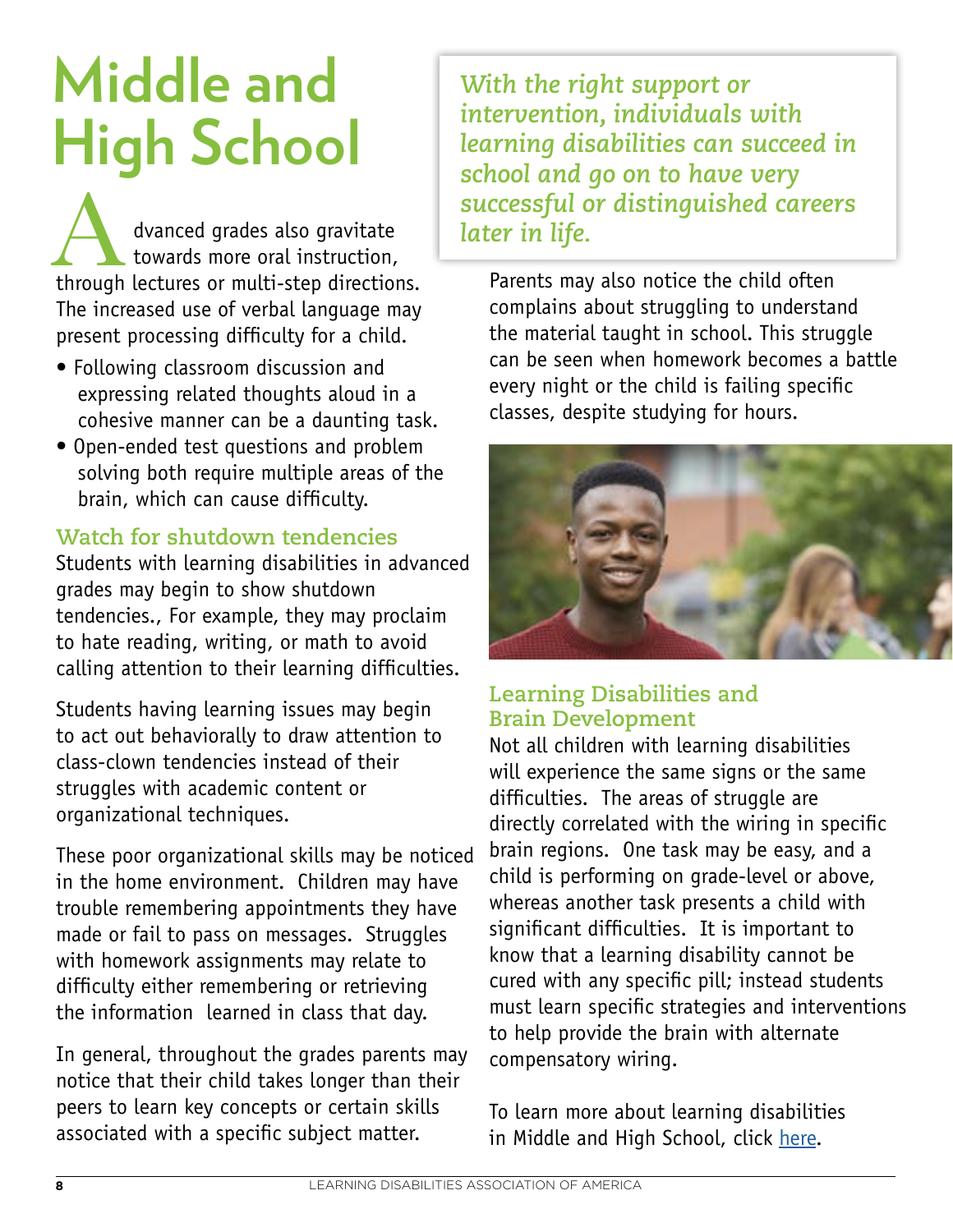#### HOW A LEARNING DISABILITY MAY CHANGE FAMILY DYNAMICS

 aving a child with a learning  $\overline{\phantom{a}}$  disability can affect a family in aving a child with a learning<br>
disability can affect a family in<br>
ways you may not have expected. It can be difficult sometimes or take a while to diagnose a learning disability. A LD can affect how a child views himself or how he behaves. This does not mean that the learning capacity of the child is inferior or inadequate and many people with learning disabilities learn to capitalize on their strengths over time. Here are a few things to consider:

- It can take time for parents, and a family, to accept that their child has a learning disability. Parents may not see the deficits in the child's learning the same or one parent may not want to accept that their child has learning issues. This can create an atmosphere of misunderstanding.
- Siblings can also feel the effects. Siblings can act and feel resentful of the sister/ brother with a learning disability, as that sister/brother may require more time to be spent with her/him for homework and other tasks.
- Extended family members may express concern that too much is being done or not enough is being done. Or, extended family members may not understand the nature of the learning disability.
- Children with learning disabilities can be disorganized at times, forget things, or take longer to complete a task. These things can affect a family dynamic (particularly if the family is well structured or detail oriented). The child with a learning disability may always understand directions when they are given.



• The child with a learning disability can experience frustrations with learning. These frustrations can be difficult for family members. If family members are feeling stress themselves, it is important to make time together as a family for fun activities and for family members to also make time for themselves personally.

*Support from outside sources and people may be needed at times. Parents should not try to depend on themselves alone, but educate themselves on systems and community supports to help the child with the diagnosed learning disability and the family structure.*

• All individuals with learning disabilities need to know their strengths and weaknesses and how to use them to empower them. Parents should help their child understand the diagnosed disability and how it affects how learning and other situations, but it does not define him or her as a person or an individual.

To learn more about learning disabilities and family dynamics, click [here](https://ldaamerica.org/what-do-parents-of-children-with-learning-disabilities-adhd-and-related-disorders-deal-with/).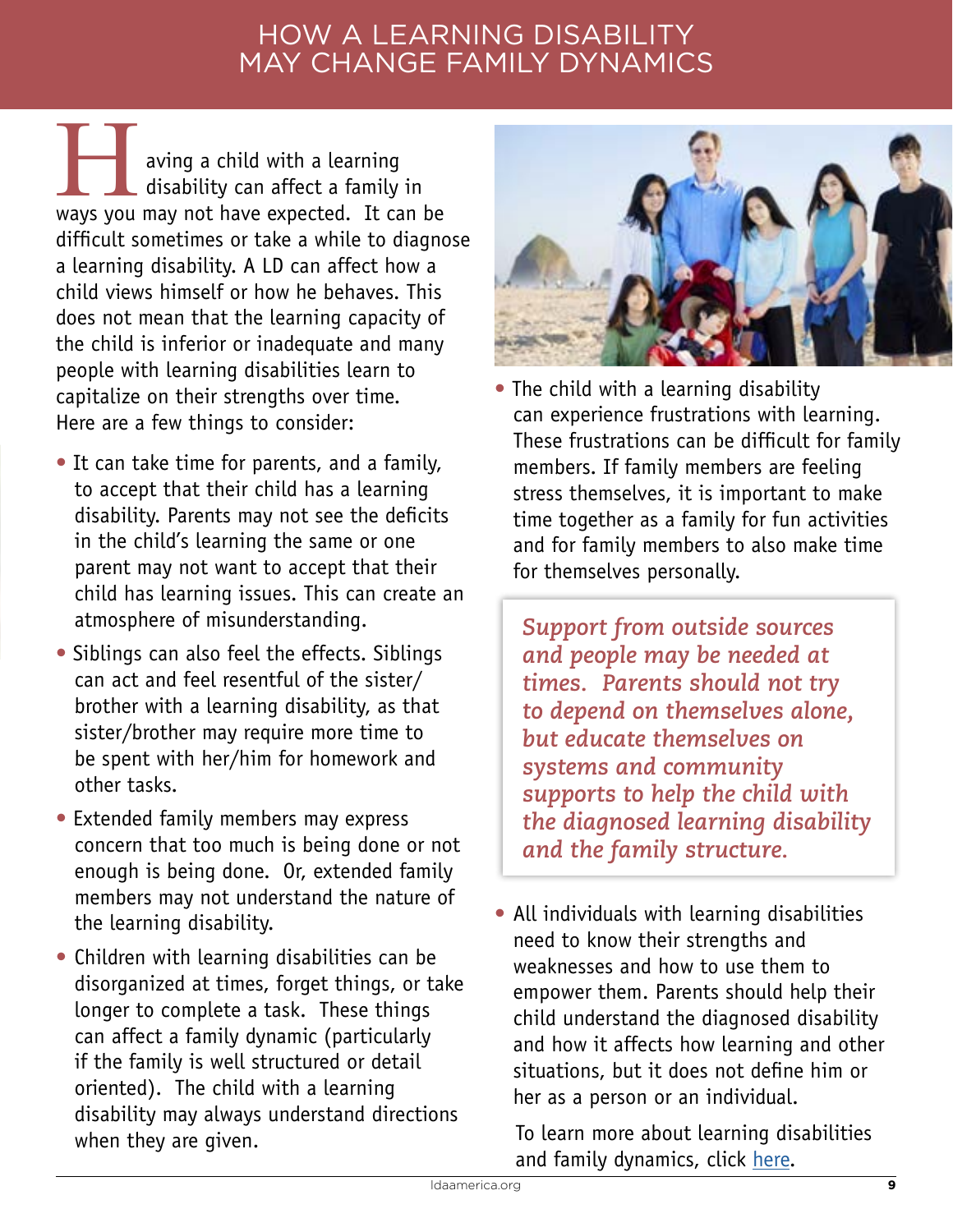#### ADVOCATING FOR YOUR CHILD WITH A LEARNING DISABILITY

P. **arents are the best advocates for their children with learning disabilities.** To be the best advocate, the following tips may be helpful:

**Be familiar with the special education laws of your state and the regulations of your school district.** This helps you to know what services your child can receive and how to secure them.

#### **Know the faculty members and administrators at your school. Know who they are**

**and what they do.** These are the people who will be on your team and will be helping make decisions about your child's education.

- If you have a concern, contact the teacher first and talk about it.
- Knowing roles of personnel at the school will allow you to know who to talk to if you need to go further. Follow the proper chain of command.

#### **Be present.**

- Volunteer as much as you can.
- Be visible at school functions.
- Introduce yourself with a letter or by visiting the school.



#### **Make requests in writing and keep good records.**

- Keep copies of all requests and communications.
- Take notes when talking about your child with a teacher or school administrator
- Ask for names and contact information.
- Keep copies of assessment, evaluation data, and IEPs.
- Organize information by date and keep information in a filing system, etc.

*(CONTINUED ON NEXT PAGE)*

*Keep a few copies of work samples that demonstrate work progress. Keep notes of delays and deficits in learning.*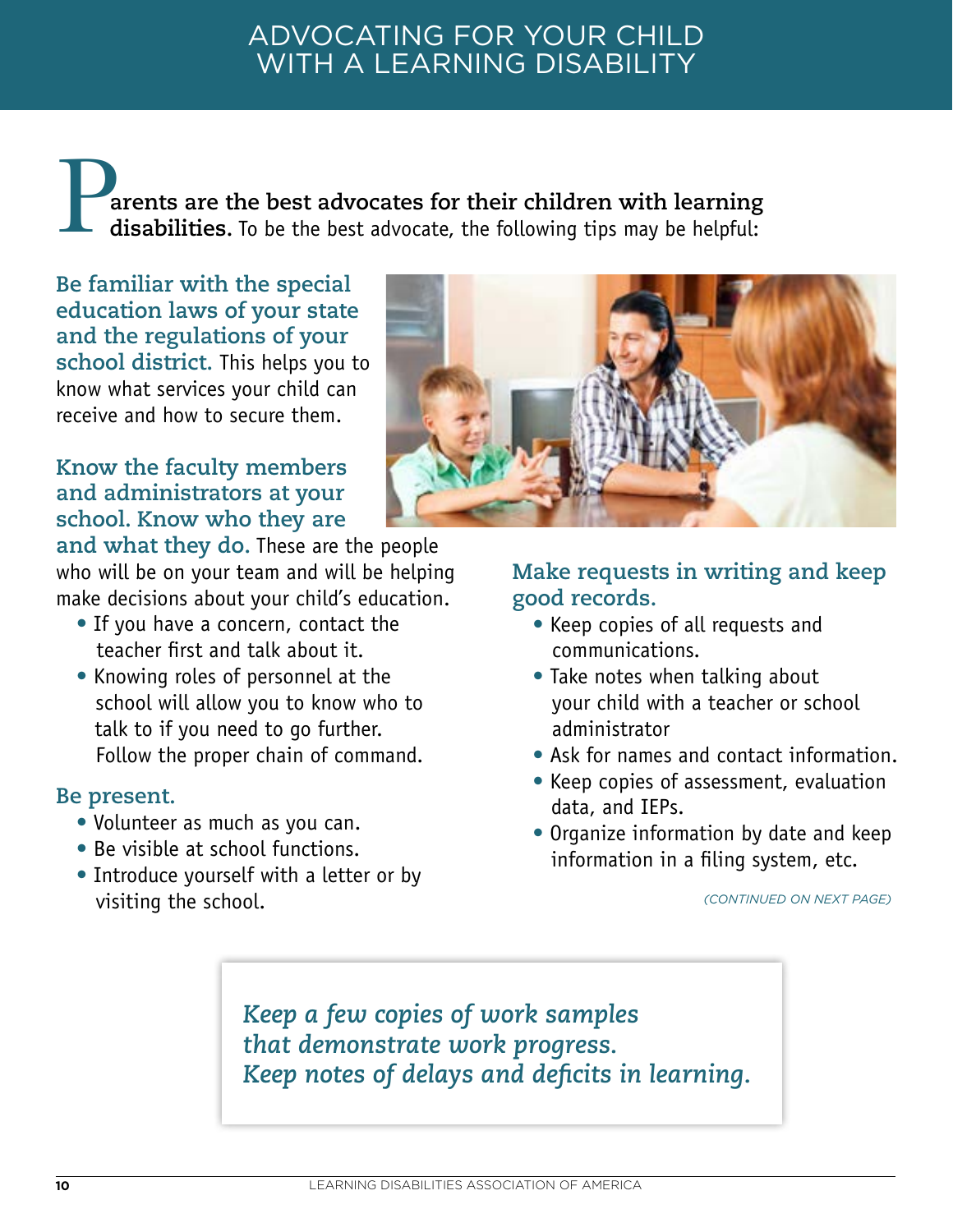*Know your child's strengths and interests. Involve your child in decision making if and when you are able to do so.* 

#### *ADVOCATING FOR YOUR CHILD (CONTINUED)*

#### **Be educated and informed.**

- Know how your child learns best and what works best for him or her.
- Read articles, information, books, and your child's individual assessment reports.
- Attend workshops and conferences that can provide guidance on how to help your child.
- Become familiar with educational terminology and jargon related to the education and services your child can receive.
- Ask questions. If you are confused about something, ask for clarification

#### **Communicate effectively.**

- Use notes and information to ask for what your child needs in a manner that is useful.
- Be prepared when you attend the IEP meetings and conferences prepared.
- Ask for specific outcomes.
- Be prepared to explain why the outcomes are needed by your child and how the change or outcome will impact his learning.
- Be calm when making requests and try to not be overcome with emotion.
- You can be assertive without being aggressive.
- Listen to the ideas and reasoning of other IEP members.
- Consider options and recommendations made.

Ultimately, your child will learn to advocate for himself by watching you. Seeing advocacy in action, will help your child learn advocacy skills and how to apply them. To learn more about advocacy, please [click here](https://ldaamerica.org/advocacy/).

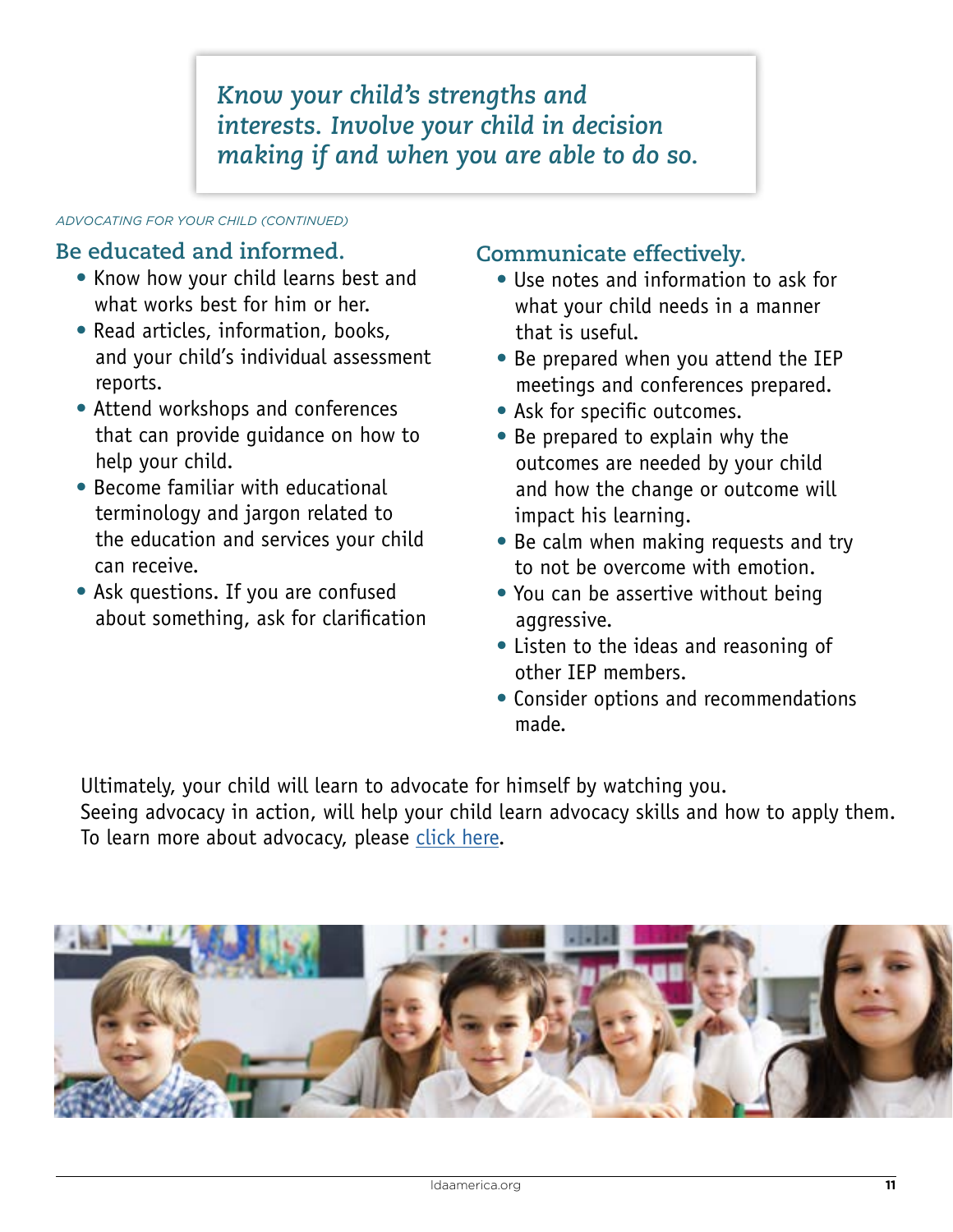#### **Work Habits**

- $\Box$  Is my child following multi-step directions on his/her own?
- ❑ Does my child ask for help when needed?
- $\Box$  How long (time period) does my child stay on-task?
- ❑ Does my child keep an organized work area?
- $\Box$  Is my child rushing through work?
- $\Box$  Is my child managing time appropriately?
- $\Box$  Has my child missed any homework assignments?

#### **Social Skills**

- ❑ Does my child actively participate in discussions?
- $\Box$  Does my child get along well with their peers?
- $\Box$  Is my child respectful towards adults and peers?
- ❑ Does my child have a core group of friends?
- $\Box$  Is my child having trouble following any of the classroom rules?
- □ Are you concerned about any behaviors?

#### **Academic Concern Areas**

- $\Box$  How is my child doing academically?
- ❑ What are his/her strengths?
- $\Box$  How are your monitoring progress in all areas?
- ❑ What do these assessment results mean?
- ❑ Where does my child still need to improve/develop?
- ❑ What strategies have you tried?
- $\Box$  What strategies are working best for my child?

#### **Home-School Partnerships**

- ❑ What is the best way to contact you?
- ❑ What can I do to support classroom instruction at home?
- □ Do you recommend resources I can use at home?